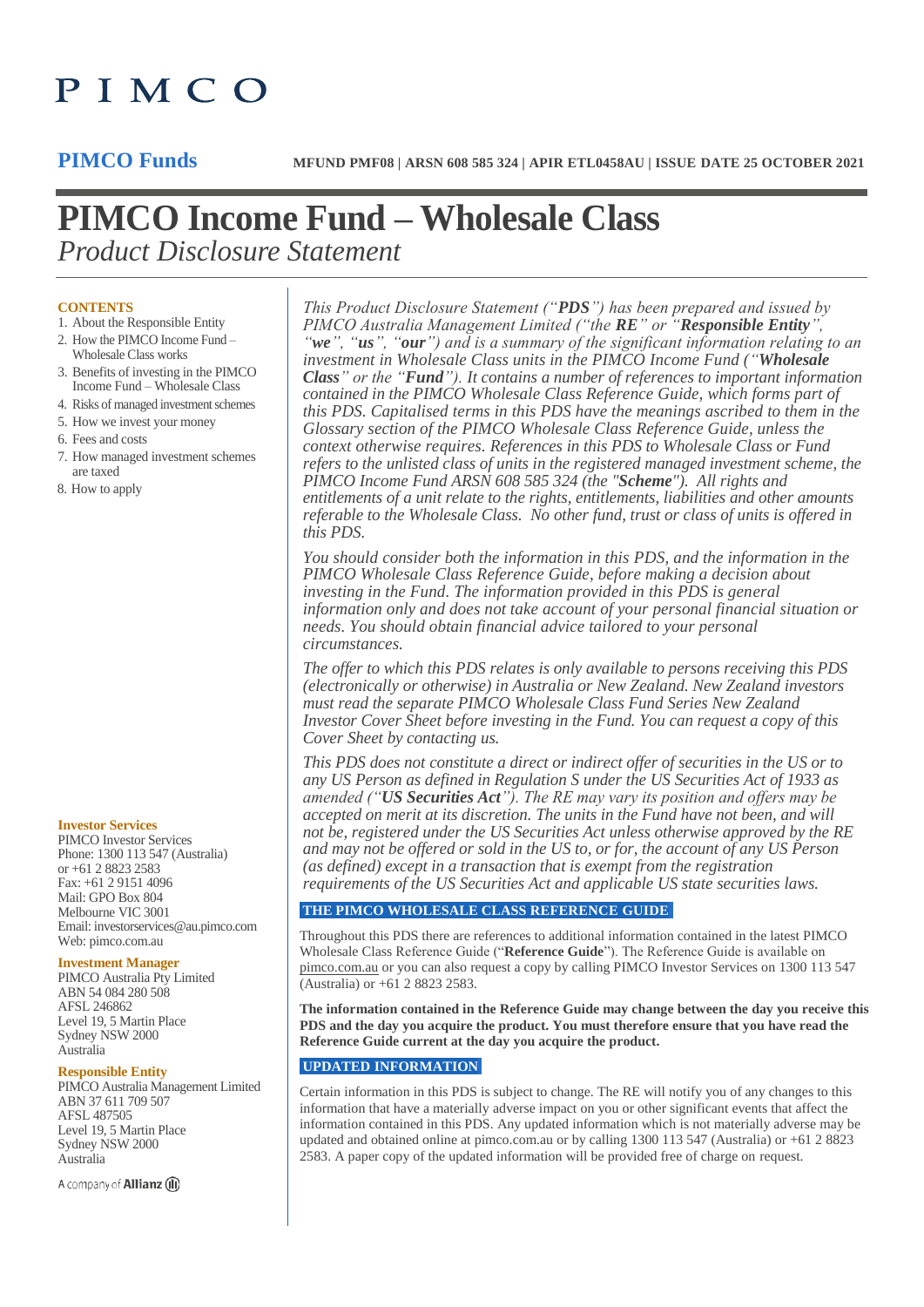### **1. About the Responsible Entity**

### **THE RESPONSIBLE ENTITY**

PIMCO Australia Management Limited is the responsible entity for the Fund. We are responsible for the day-to-day operation of the Fund and for ensuring it complies with the Scheme's constitution ("**Constitution"**) and relevant laws. This responsibility includes establishing, implementing and monitoring the Fund's investment objective and strategy. We are the issuer of units in the Fund and have prepared this PDS. Our responsibilities and obligations as the responsible entity of the Fund are governed by the Fund's Constitution as well as the Corporations Act 2001 (Cth) ("**Corporations Act**") and general trust law.

The RE has appointed State Street Australia Limited (ABN 21 002 965 200 AFSL 241419) as the custodian ("**Custodian**") and administrator ("**Administrator**") for the Fund. Subject to the relevant agreements between the RE and the Custodian/Administrator, the RE, at its discretion, may change the Custodian and Administrator from time to time and appoint additional service providers.

#### **THE INVESTMENT MANAGER**

PIMCO Australia Pty Limited ("**PIMCO**") is the Investment Manager of the Fund. Both PIMCO and the RE are members of the PIMCO Group, one of the largest investment managers in the world. As the Investment Manager, PIMCO will make investment decisions in relation to the Fund. PIMCO Group's history dates back to 1971 when it was established as a specialist fixed interest manager. The PIMCO Group has its head office in Newport Beach, California, USA with offices located in Hong Kong, New York, Austin, Toronto, Munich, Sydney, Singapore, Tokyo, London, Milan, São Paulo, Taipei, Zurich, Bermuda, Chicago, Solana Beach, Dublin, Miami and Shanghai (the Solana Beach, CA and Chicago, IL offices relate to PIMCO's acquisition of Gurtin Fixed Income Management, LLC in January 2019).

For Australian clients, the PIMCO Group has been managing fixed interest assets since 1997 and alternative assets since 2006. Through various holding company structures, the PIMCO Group is majority owned by Allianz SE. Allianz SE is a European based multinational insurance and financial services holding company and a publicly traded German company. The PIMCO Group, as at 30 June 2021, managed over US\$2.20 trillion (including non-third party assets) for investors around the world and employs over 911 investment professionals across all its offices.

PIMCO's goal is to provide attractive returns while maintaining a strong culture of risk management and long-term discipline. PIMCO's investment process emphasises well researched fundamental economic and credit analysis to identify value in market sectors and individual securities. It takes moderate risk across many different portfolio positions to ensure that no single risk dominates returns.

#### **2. How the PIMCO Income Fund – Wholesale Class works**

The Fund is an unlisted class of units in the Scheme, which is a registered managed investment scheme under the Corporations Act and is governed by the Constitution. This means your money is pooled together with monies from other investors in the Scheme. This pool is used to buy investments that are managed on behalf of all investors in the Scheme. The Fund's assets are acquired in accordance with the Fund's investment strategy. Investors receive units when they invest in the Fund. In general, each unit represents an equal undivided interest in the assets of the Fund subject to liabilities; however it does not give the investor an interest in any particular asset of the Fund. Your units will represent the value of your investment in the Fund, referable to the Wholesale Class.

#### **APPL YING FOR UNITS**

Investors can acquire Wholesale Class units by completing the application form ("**Application Form**") accompanying this PDS or by making an application through the mFund settlement service operated by the Australian Securities Exchange ("**ASX**") ("**mFund**") by placing a buy order for units with your licensed broker who will then process the buy order for units in the Fund using CHESS, the ASX electronic settlement system and will provide the application money to us. We will then issue new units in the Fund to your CHESS Holder Identification Number ("**HIN**") and notify your broker of the unit price and the units issued.

The minimum initial investment amount for Wholesale Class units in the Fund is \$20,000.

The price at which units are acquired is determined in accordance with the Constitution ("**Application Price**"). The Application Price is, in general terms, equal to the Net Asset Value ("**NAV**") of the Fund, referable to Wholesale Class units divided by the number of Wholesale Class units on issue and adjusted for transaction costs ("**Buy Spread**"). Assets are valued in accordance with the RE's valuation policy. The Buy Spread for Wholesale Class units in the Fund is disclosed in the "Fees and costs" section of the Reference Guide. However, the Buy Spread for this Fund may change and we will not ordinarily provide prior notice. Any updates to the Buy Spread may be obtained from PIMCO's website.

The Application Price will vary as the market value of assets in the Fund rises or falls.

#### **APPLICATION CUT-OFF TIMES**

If we receive a correctly completed Application Form or an application via mFund which we can accept, identification documents (if applicable) and cleared application money:

- before or at 2:00pm on a Business Day (or for applications made through the mFund settlement service, within the timeframes set out in the ASX Settlement Operating Rules ), the application will generally be processed on that Business Day. If your application for units is accepted, you will generally receive the Application Price calculated for that Business Day or if the Application Price is not calculated for that Business Day, the next Application Price which is calculated; and
- after 2:00pm on a Business Day (or for applications made through the mFund settlement service, within the timeframes set out in the ASX Settlement Operating Rules), the application will generally be processed on the next Business Day. If your application for units is accepted, you will generally receive the Application Price calculated for the next Business Day or if the Application Price is not calculated for the next Business Day, the next Application Price which is calculated.

The RE will generally determine the Application Price of Wholesale Class units on each Business Day. Please refer to the pimco.com.au for the days for which the Application Price of Wholesale Class units will not be determined for a calendar year.

#### **MAKING ADDITIONAL INVESTMENTS**

Subject to the above application cut-off times, you can make additional investments into the Fund at any time by sending us your additional investment amount and mailing, emailing or faxing a completed Additional Investment Form or by making an application for units through mFund. There is no minimum additional investment amount for Wholesale Class units in the Fund.

#### **DISTRIBUTIONS**

An investor's share of any distributable income is calculated in accordance with the Constitution and is generally based on the number of units held by the investor at the end of the distribution period. The distributions you receive are generally assessable income and can be made up of both income and capital gains. Distributions are generally calculated based on the Fund's net income at the end of the distribution period divided by the number of units on issue. This gives a distributable income amount per unit. Your distribution entitlement is then determined by multiplying the number of units held by the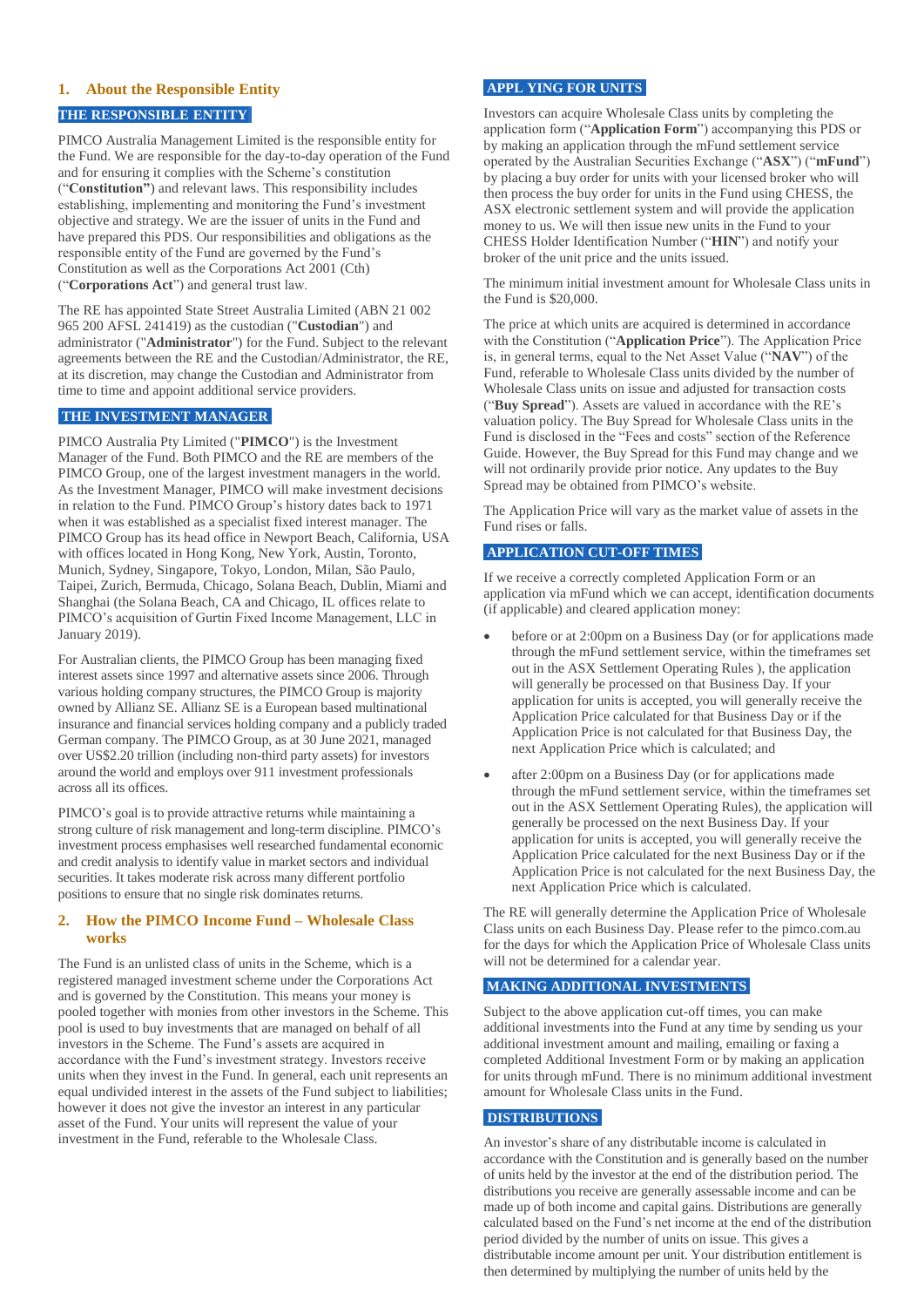distributable income amount per unit. An investor who invests during a distribution period may get back some of their capital as income.

The Fund generally distributes income monthly at the end of each month. Distributions are calculated on the last day of month end, and are usually paid to investors within 14 days. However the distribution at 30 June may take longer. The RE may change the distribution frequency without notice.

Indirect Investors should review their IDPS Guide for information on how and when they receive any income distributions.

#### **ACCESS TO YOUR MONEY**

Investors in the Fund can withdraw their investment by:

 completing a withdrawal form (available at pimco.com.au) and mailing, faxing or emailing a scanned copy to: PIMCO Investor Services GPO Box 804 Melbourne VIC 3001 Fax: +61 2 9151 4096 Email[: investorservices.transactions@au.pimco.com](mailto:investorservices.transactions@au.pimco.com)

or by:

 making a withdrawal request through mFund by placing a sell order for units with your licensed broker.

There is no minimum withdrawal amount. Once we receive a withdrawal request, we may act on the withdrawal request without further enquiry if the withdrawal request bears an account number or investor details and (apparent) signature(s), or the investor's authorised signatory's (apparent) signature(s) or if the withdrawal is received via mFund.

The RE will generally allow investors in the Fund to access their investment within seven Business Days of receipt of a withdrawal request, as provided under the Constitution. Withdrawal proceeds will be paid to an investor's nominated bank account or, where the request is received via mFund, to the investor's licensed broker. However, the Constitution allows the RE to make payment up to 21 days after it accepts your withdrawal request (this period may be extended by up to 30 days if the RE considers that it is in the best interests of members to do so). This period of time may be extended further where the RE has taken all reasonable steps to realise sufficient assets, but is unable to do so due to circumstances outside its control. In these circumstances the period of time for satisfying withdrawal requests is extended for such further period as those circumstances apply. In certain circumstances, such as when there is a freeze on withdrawals, you may not be able to withdraw your units within the usual period upon request. Your units will be withdrawn after the RE has accepted your withdrawal request and the applicable withdrawal price has been determined. The RE is not required to accept a withdrawal request in certain circumstances.

The price at which units are withdrawn ("**Withdrawal Price**") is determined in accordance with the Constitution. The Withdrawal Price is, in general terms, equal to the NAV of the Fund referable to Wholesale Class units, divided by the number of Wholesale Class units on issue and adjusted for transaction costs ("**Sell Spread**"). The Sell Spread for Wholesale Class units in the Fund is disclosed in the "Fees and costs" section of the Reference Guide. However, the Sell Spread for this Fund may change and we will not ordinarily provide prior notice. Any updates to the Sell Spread may be obtained from PIMCO's website. The Withdrawal Price will vary as the market value of assets in the Fund rises or falls.

If you are an Indirect Investor, you need to provide your withdrawal request directly to your IDPS Operator. The time to process a withdrawal request will depend on the particular IDPS Operator.

#### **WITHDRAWAL CUT-OFF TIMES**

All withdrawal requests must be received by the RE by 2.00pm on a Business Day (or for withdrawal requests made through the mFund settlement service, within the timeframes set out in the ASX Settlement Operating Rules) for processing that day and will generally receive the Withdrawal Price for that Business Day or, if

the Withdrawal Price is not calculated for that Business Day, the next Withdrawal Price which is calculated. Any withdrawal request received after that time will be treated as having been received on the next Business Day and will receive the Withdrawal Price calculated for the next Business Day or if the Withdrawal Price is not calculated for the next Business Day, the next Withdrawal Price which is calculated. The RE will generally determine the Withdrawal Price of Wholesale Class units on each Business Day. Please refer to pimco.com.au for the days on which the Withdrawal Price of Wholesale Class units will not be determined for a calendar year.

#### **FURTHER READING**

You should read the important information in the "Investing in a PIMCO Fund", "Managing your investment", "Withdrawing your investment" and "Fees and costs" sections of the Reference Guide, about:

- application terms;
- cooling off rights;
- authorised signatories;
- reports;
- withdrawal terms;
- withdrawal restrictions; and
- buy/sell spreads,

before making a decision. Go to the Reference Guide at pimco.com.au. The material relating to these matters may change between the time when you read this PDS and the day when you acquire the product.

#### **3. Benefits of investing in the PIMCO Income Fund – Wholesale Class**

The Fund is an actively managed portfolio of predominantly global fixed interest securities. The primary investment objective of the Fund is to seek high current income, consistent with prudent investment management. Long-term capital appreciation is a secondary objective. Significant features and benefits of investing in the Fund are:

#### **INVESTMENT PROCESS**

 Supported by a deep global presence, the Fund benefits from PIMCO's thought leadership and time-tested investment process, which guides portfolio construction via a top-down macroeconomic outlook and rigorous bottom-up credit analysis.

#### **EXPERTISE**

- PIMCO is one of the largest fixed interest managers in the world with over 911 investment professionals globally as at 30 June 2021.
- With dedicated sector and regional investment specialists in multiple offices around the world, PIMCO's depth and reach allows efficient and effective access to all major global fixed interest markets.
- Over 75 credit analysts and 65+ credit and mortgage portfolio managers around the globe providing expertise and credit research into numerous credit securities.

All personnel figures as of 30 June 2021.

#### **DIVERSIFICATION AND ACTIVE MANAGEMENT**

- The Fund will utilise a global multi-sector strategy that seeks to combine PIMCO's total return investment process and philosophy with income maximisation.
- The Fund is actively managed, which allows PIMCO to focus on securities regarded by PIMCO to have the strongest risk versus return attributes and avoid securities that are regarded by PIMCO to have insufficient value or a likelihood of capital loss.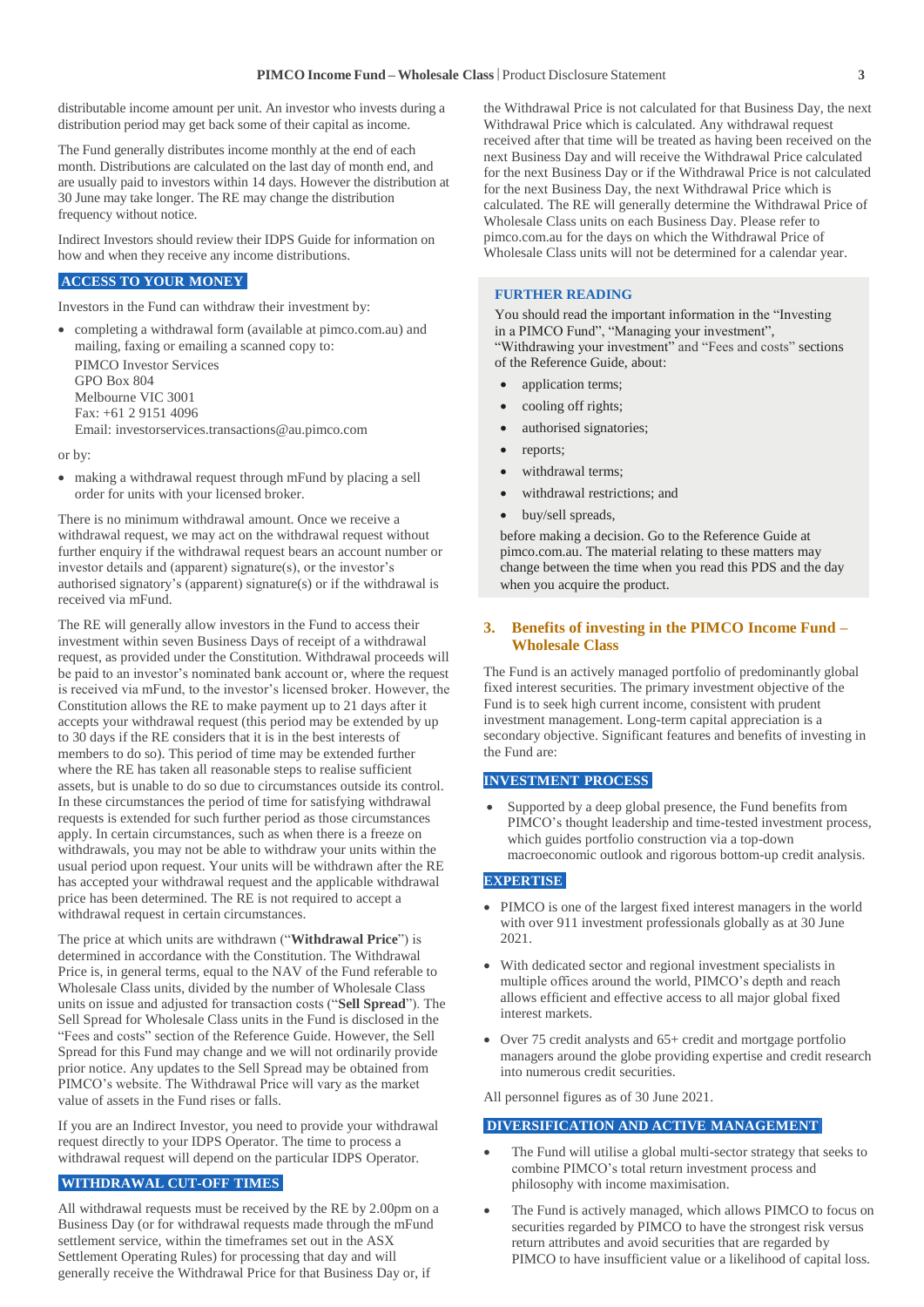#### **REGULAR DISTRIBUTIONS**

 The Fund seeks to provide a regular income stream by way of monthly distributions (the RE may change the distribution frequency without notice).

#### **REGULAR REPORTING**

• Monthly, quarterly and annual reporting is provided to keep you up to date on your investments.

Please note that the RE does not guarantee the repayment of capital or any rate of return or the Fund's investment performance.

#### **4. Risks of managed investment schemes**

All investments carry risk. Different investment strategies may carry different levels of risk, depending on the assets acquired under the strategy. Assets with the highest long-term returns may also carry the highest level of short-term risk. The significant risks below should be considered in light of your risk profile when deciding whether to invest in the Fund. Your risk profile will vary depending on a range of factors, including your age, your investment time frame (how long you wish to invest for), your other investments or assets you may have and your risk tolerance. The significant risks of the Fund are described below.

We do not guarantee the liquidity of the Fund's investments, repayment of capital or any rate of return or the Fund's investment performance. The value of the investments will vary. The level of returns will vary and future returns may differ from past returns. Returns are not guaranteed and you may lose money by investing in the Fund. Laws affecting managed investment schemes may also change in the future.

Investors who have a diversified portfolio, with exposure to different funds or other assets, and different asset classes, can reduce overall investment risk. The Fund is not intended to be used as a standalone product.

The RE does not offer advice that takes into account your personal financial situation, including advice about whether the Fund is suitable for your circumstances. If you require personal financial advice, you should contact a licensed financial adviser.

#### **MARKET RISK**

The market price of securities owned by the Fund may go up or down, sometimes rapidly or unpredictably. Securities may decline in value due to factors affecting securities markets generally or particular industries represented in the securities markets. The value of a security may decline due to general market conditions which are not specifically related to a particular company, such as real or perceived adverse economic conditions, changes in the general outlook for corporate earnings, changes in interest or currency rates, adverse changes to credit markets, global political instability, or adverse investor sentiment generally. The value of a security may also decline due to factors which affect a particular industry or industries, such as labour shortages or increased production costs and competitive conditions within an industry. During a general downturn in the securities markets, multiple asset classes may decline in value simultaneously.

Further, changes in tax, legal and economic policy, political events and technology failure can all directly or indirectly create an environment that may influence the value of your investments.

#### **INTEREST RATE RISK**

Interest rate risk is the risk that fixed income securities and other instruments in the Fund's portfolio will decline in value because of an increase in interest rates. As nominal interest rates rise, the value of certain fixed income securities held by a Fund is likely to decrease. A nominal interest rate can be described as the sum of a real interest rate and an expected inflation rate. Interest rate changes can be sudden and unpredictable, and the Fund may lose money as a result of movements in interest rates. The Fund may not be able to hedge against changes in interest rates or may choose not to do so for cost or other reasons. In addition, any hedges may not work as intended.

#### **CREDIT RISK**

The Fund could lose money if the issuer or guarantor of a fixed income security, or the counterparty to a derivative, repurchase agreement or a loan of portfolio securities, is unable or unwilling,or is perceived (whether by market participants, rating agencies, pricing services or otherwise) as unable or willing ,to make timely principal and/or interest payments, or to otherwise honour its obligations. The downgrade of the credit of a security held by the Fund may decrease its value. Securities are subject to varying degrees of credit risk, which are often reflected in credit ratings. Measures such as average credit quality may not accurately reflect the true credit risk of a fund. This is especially the case if the Fund consists of securities with widely varying credit ratings. Therefore, if a fund has an average credit rating that suggests a certain credit quality, the fund may in fact be subject to greater credit risk than the average would suggest. This risk is greater to the extent the fund uses leverage or derivatives in connection with the management of the fund. Bonds are subject to the risk that litigation, legislation or other political events, local business or economic conditions, or the bankruptcy of the issuer could have a significant effect on an issuer's ability to make payments of principal and/or interest.

#### **MORTGAGE RELATED AND OTHER ASSET-BACKED SECURITIES RISK**

The Fund may invest, directly or indirectly, in a variety of mortgagerelated and other asset-backed securities, which are subject to certain additional risks. For mortgage-related securities, this is manifested in default of returns when interest rates rise or economic downturn and paying off the loans sooner than expected (prepayment risk) when interest rates decline. Such prepayments can reduce the returns of the Fund because the Fund may have to reinvest that money at the lower prevailing interest rates. Asset-backed securities are subject to similar risks in addition to the risks associated with the nature of the assets and the servicing of those assets.

#### **CURRENCY RISK**

The Fund may invest, directly or indirectly, in other countries, and if their currencies change in value relative to the Australian dollar, the value of the investment can change. The Fund may also, directly or indirectly, take currency positions with or without owning securities denominated in such currencies. Any foreign currency exposure limits and hedging policies of the Fund are outlined in the Investment Guidelines section (see "5. How we invest your money"). There can be no assurance that the Fund will be hedged at all times or that the Investment Manager will be successful at employing the hedge.

#### **DERIVATIVES RISK**

The Fund may use Derivatives, directly or indirectly, for hedging purposes and/or for investment purposes. The value of a Derivative is derived from the value of an underlying asset. This involves basis risk as the value of a Derivative may not move perfectly in line with the physical security. Therefore, the Derivative positions cannot be expected to perfectly hedge the risk of the physical security.

Other risks associated with Derivatives may include:

- loss of value because of a sudden price move or because of the passage of time;
- potential illiquidity of the Derivative;
- the Fund being unable to meet payment obligations as they arise;
- potential for leverage risk (this is discussed in the Reference Guide);
- the counterparty to any Derivative not being able to meet its obligations under the contract; and
- significant volatility in prices.

Note that neither the RE nor the Investment Manager guarantee that the Fund's derivatives strategy will be successful.

#### **HIGH YIELD RISK**

If the Fund invests, directly or indirectly, in high yield securities and unrated securities of similar credit quality (commonly known as "subinvestment grade debt" or "junk bonds"), these investments may be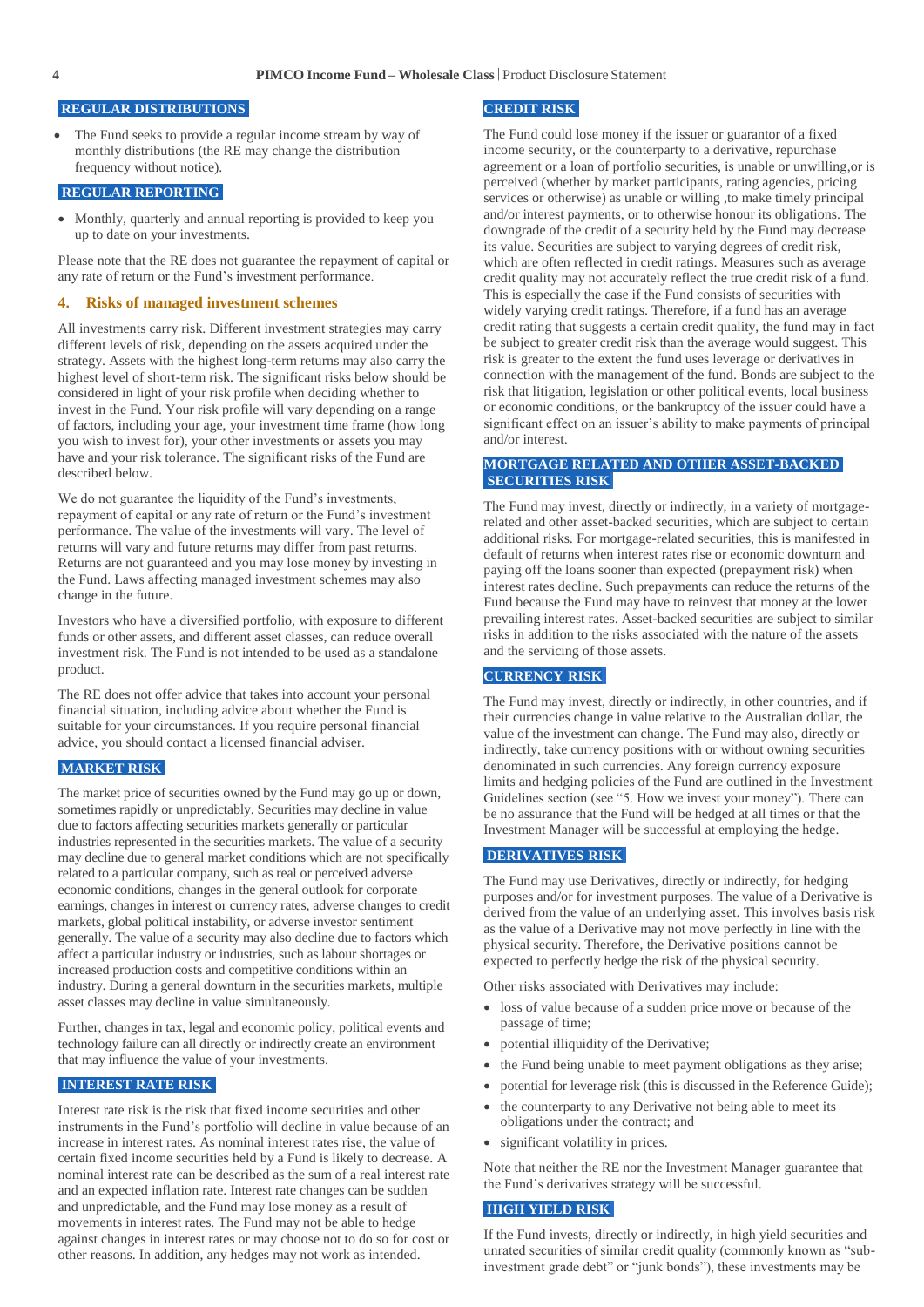subject to greater levels of credit risk, call risk and liquidity risk than investment in Investment Grade securities.

#### **CLASS RISK**

The Fund has been established as a separate class of units in the PIMCO Income Fund. As the assets are held on trust for all investors, there is a risk that investors of one class, may be exposed to liabilities of another class of units.

#### **FURTHER READING**

You should read the important information in the "Risks of managed investment schemes" section of the Reference Guide about additional risks that apply to managed investment schemes before making a decision. Go to the Reference Guide at pimco.com.au. The material relating to the additional risks may change between the time when you read this PDS and the day when you acquire the product.

#### **5. How we invest your money**

**Warning:** Before choosing to invest in the Fund, you should consider the likely investment returns, the risks of investing and your investment time frame.

#### **INVESTMENT OBJECTIVE**

The primary investment objective of the Fund is to seek high current income, consistent with prudent investment management. Long-term capital appreciation is a secondary objective.

#### **ASSET CLASSES AND ALLOCATION RANGES**

| Indicative asset allocation range (as a % of NAV)                                             |             |  |
|-----------------------------------------------------------------------------------------------|-------------|--|
| Fixed Income and cash                                                                         | $0 - 100\%$ |  |
| Sub-Investment Grade<br>(excluding mortgage-related)<br>and other asset backed<br>securities) | $0 - 50\%$  |  |
| Preferred/Convertible Stock                                                                   | $0 - 25%$   |  |
| Common Stock                                                                                  | $0 - 10\%$  |  |
| Loans, Illiquid Securities                                                                    | $0 - 10\%$  |  |

In order to meet the Fund's investment objectives, asset classes and investment ranges may be changed from time to time. PIMCO has full discretion in relation to asset allocation ranges. We will give unitholders written notice of any material variation which we believe they would not have reasonably expected.

#### **BENCHMARK**

Bloomberg Barclays Global Aggregate Index hedged into AUD.

#### **MINIMUM SUGGESTED TIME FRAME**

The minimum suggested time frame for investment in the Fund is 5 to 7 years, however depending on an investor's circumstances, investment in the Fund may be suitable for a shorter time frame.

#### **RISK LEVEL OF THE FUND**

Medium.

There is a medium level risk of loss of investment over one year. Investment in the Fund has the potential to produce medium level returns over the suggested time frame.

#### **INVESTOR SUITABILITY**

The Fund is designed for investors who seek high current income.

#### **INVESTMENTS HELD**

The Fund is an actively managed global portfolio that primarily

invests directly or indirectly (via investment in other funds managed by PIMCO or its affiliates, each a "Target Fund") in government, corporate, mortgage and other fixed interest securities. The Target Fund (or the specific class in which the Fund invests) may or may not apply the same benchmark as the Fund as described above. As of the date of this PDS, the Fund currently seeks to achieve its investment objective by investing all or part of its assets in one or more of the Target Funds. The Fund may also hold cash and Derivatives. The Derivatives may include futures, forward contracts, options, swap agreements including credit default swaps and mortgage Derivatives. Derivatives may be traded on an exchange or over-the-counter (which are not traded on an exchange).

#### **INVESTMENT STRATEGY**

In pursuing the Fund's investment objective, PIMCO applies a wide range of diverse strategies including Duration analysis, Credit analysis, Relative Value analysis, Sector Allocation and Rotation and individual security selection. PIMCO's investment strategy emphasises active decision making with a long-term focus. A number of these terms are explained in the Glossary section of the Reference Guide.

#### **INVESTMENT GUIDELINES**

PIMCO has adopted the following guidelines in managing the Fund:

- **Duration** The average portfolio Duration of the Fund will normally vary from 0 to 8 years based on PIMCO's forecast for interest rates.
- **Credit quality** The Fund may invest up to 50% of net assets in securities rated below Investment Grade. This limit shall not apply to the Fund's investments in mortgage-related and other assetbacked securities.
- **Emerging Markets** The Fund may invest up to 20% of its total assets in fixed income Instruments that are economically tied to Emerging Market countries.
- **Common and Preferred Stock (including convertible securities)** – No more than 25% of the Fund's net assets may be invested in securities that are convertible into equity securities. No more than 10% of the Fund's total assets may be invested in equity securities.
- **Illiquid Securities and Loans** The Fund may also invest up to 10% of its net assets in illiquid securities (including bonds and other fixed income instruments which are illiquid) and in Loan Participations and Loan Assignments which constitute money market instruments.

Percentage limitations will apply at the time of investment. The Fund is not required to sell any securities in the event that such limitations are subsequently exceeded, whether as a result of market movements, applications or withdrawals from the Fund or otherwise. A number of these terms are explained in the Glossary section of the Reference Guide. PIMCO will take into account the Fund's direct investments and the Fund's investments in Target Funds in applying the Investment Guidelines. The Target Funds will be managed in accordance with their respective offer documents.

#### **CHANGING THE INVESTMENT STRATEGY/GUIDELINES**

The investment strategy and the investment guidelines may be changed. If the investment strategy or the investment guidelines are to be changed, investors in the Fund will be notified in accordance with the Corporations Act.

#### **LABOUR, ENVIRONMENTAL, SOCIAL AND ETHICAL CONSIDERATIONS**

In buying, selling or retaining underlying investments PIMCO does not generally take into account labour standards or environmental, social or ethical ("**ESG**") considerations. However, to the extent that PIMCO believes those matters may affect the value or performance of an underlying investment they may be considered. In relation to this Fund, PIMCO does not apply a predetermined view as to what constitutes labour standards or environmental, social or governance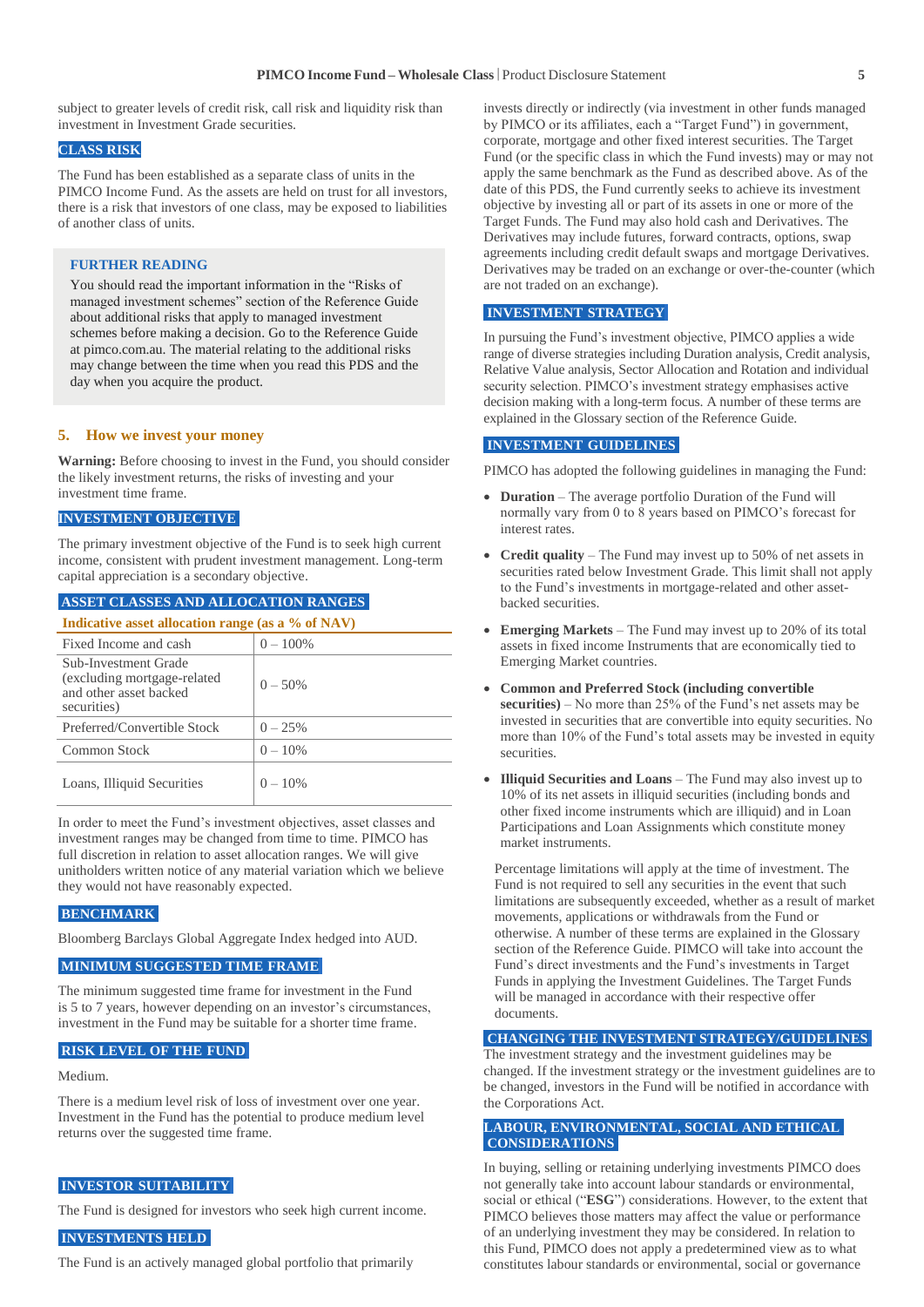considerations. These will be determined on a case-by-case basis for this Fund.

#### **FUND PERFORMANCE**

Up-to-date information on the performance of the Fund will be available by calling PIMCO Investor Services on 1300 113 547 (Australia) or +61 2 8823 2583 or visiting pimco.com.au.

#### **6. Fees and costs**

#### **DID YOU KNOW?**

Small differences in both investment performance and fees and costs can have a substantial impact on your long term returns.

For example, total annual fees and costs of 2% of your account balance rather than 1% could reduce your final return by up to 20% over a 30 year period (for example, reduce it from \$100,000 to \$80,000).

You should consider whether features such as superior investment performance or the provision of better member services justify higher fees and costs.

You may be able to negotiate to pay lower contribution fees and management costs where applicable. Ask the fund or your financial adviser.

#### **TO FIND OUT MORE**

If you would like to find out more, or see the impact of the fees based on your own circumstances, the Australian Securities and Investments Commission ("**ASIC**") website (www.moneysmart.gov.au) has a managed funds fee calculator to help you check out different fee options.

The information in the following table can be used to compare costs between this and other simple managed investment schemes.

Fees and costs may be paid directly from your investment or deducted from investment returns. For information on tax, please see section 7 of this PDS.

| <b>Type of fee or cost</b>                         | <b>Amount</b>                                                                                                                                                                                                                                                  |  |
|----------------------------------------------------|----------------------------------------------------------------------------------------------------------------------------------------------------------------------------------------------------------------------------------------------------------------|--|
| Fees when your money moves in or out of the Fund   |                                                                                                                                                                                                                                                                |  |
| Establishment fee                                  | Nil                                                                                                                                                                                                                                                            |  |
| Contribution fee                                   | Nil                                                                                                                                                                                                                                                            |  |
| Withdrawal fee                                     | Nil                                                                                                                                                                                                                                                            |  |
| Exit fee                                           | Nil                                                                                                                                                                                                                                                            |  |
| Management costs <sup>1,2</sup>                    |                                                                                                                                                                                                                                                                |  |
| The fees and costs for<br>managing your investment | The management costs consist of:<br><b>Management fee:</b> 0.78% p.a. of<br>the NAV of the Fund referable to<br>the Wholesale Class units<br><b>Indirect costs:</b> $0.12\%$ p.a. of the<br>NAV of the Fund referable to<br>Wholesale Class units <sup>3</sup> |  |

<sup>1</sup> Management costs quoted are inclusive of GST and net of any RITC at the prescribed rate (depending on the nature of the fee or expense).

² The RE may from time to time negotiate a different fee arrangement (by way of a rebate or waiver of fees) with investors who are Wholesale Clients (as defined in the Reference Guide).

<sup>3</sup> The indirect costs are calculated and incorporate reasonably estimated amounts with reference to the relevant costs incurred during the financial year ending 30 June 2021.

#### **EXAMPLE OF ANNUAL FEES AND COSTS FOR THE FUND**

This table gives an example of how the fees and costs for this managed investment product can affect your investment over a 1 year period. You should use this table to compare this product with other managed investment products.

#### **Example – PIMCO Income Fund – Wholesale Class**

#### BALANCE OF \$50,000 WITH A CONTRIBUTION OF \$5,000 DURING YEAR<sup>1</sup>

| Contribution fees                    | <b>Nil</b>    | For every additional \$5,000 you<br>put in, you will be charged \$0.                                                                                                                          |
|--------------------------------------|---------------|-----------------------------------------------------------------------------------------------------------------------------------------------------------------------------------------------|
| Plus management<br>costs comprising: | $0.90\%$ p.a. | <b>And,</b> for every \$50,000 you<br>have in the Fund you will be<br>charged \$450 each year,<br>comprising:                                                                                 |
| Management fee                       | 0.78% p.a.    | \$390                                                                                                                                                                                         |
| Indirect costs                       | $0.12\%$ p.a. | \$60                                                                                                                                                                                          |
|                                      |               |                                                                                                                                                                                               |
| Equals Cost of Fund                  |               | If you had an investment of<br>\$50,000 at the beginning of the<br>year and you put in an additional<br>\$5,000 during that year, then<br>you would be charged fees of:<br>\$450 <sup>2</sup> |
|                                      |               | What it costs you will depend on<br>the fees you negotiate.                                                                                                                                   |

- $1$  This example assumes the \$5,000 contribution occurs at the end of the first year, therefore management costs are calculated using the \$50,000 balance only. The management costs would be \$495 if you had invested the \$5,000 for a full 12 months. Indirect costs are not a fee earned by or paid to the RE or the Investment Manager.
- ² Additional fees may apply. Please note that this example does not capture all the fees and costs that may apply to you, such as any Buy/Sell Spread. Additional fees may be payable to third parties including financial advisers and (if you have invested through mFund) brokers. You should refer to the Statement of Advice provided by your financial adviser in which details of the relevant fees are set out. ASIC provides a fees calculator on its website www.moneysmart.gov.au, which you may use to calculate the effects of fees and costs on your investment in the Fund.

#### **ADDITIONAL EXPLANATION OF FEES AND COSTS**

#### **What do the management costs pay for?**

Management costs comprise the additional fees or costs that a unitholder incurs by investing in the Fund rather than by investing directly in the assets.

The management fee of 0.78% p.a. of the NAV of the Fund referable to Wholesale Class units is accrued daily and paid in arrears from the assets of the Fund at the end of each month. As at the date of this PDS, ordinary expenses such as those payable to the Investment Manager, Responsible Entity, Custodian, Administrator, auditor and other ordinary expenses of operating the Fund are paid out of the management fee at no additional charge to you.

The management costs shown above do not include extraordinary expenses (if they are incurred in future) such as litigation costs, the costs of convening Unitholder meetings and other costs. Management costs include indirect costs but do not include transactional and operational costs (such as the costs associated with investing the Fund's assets).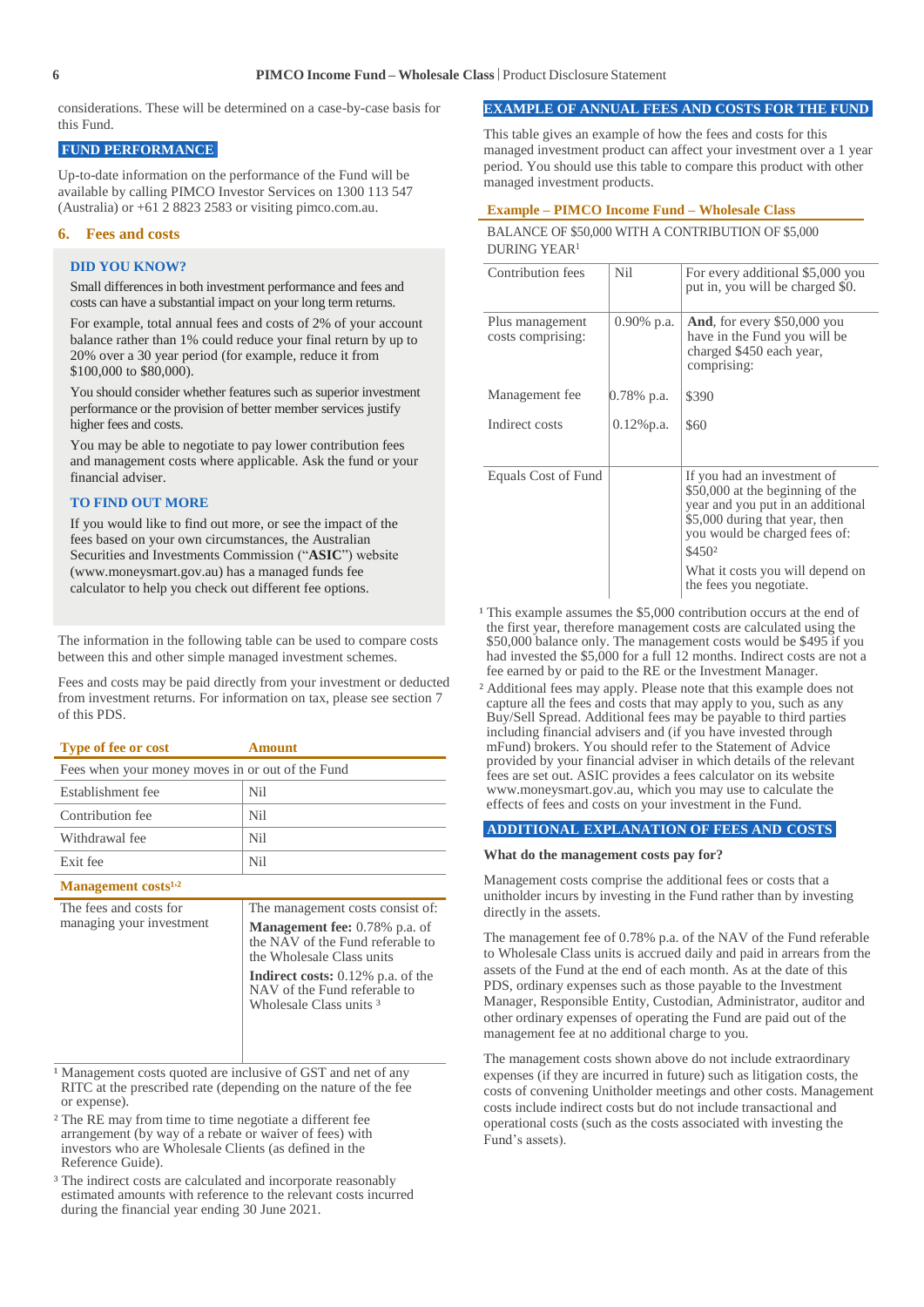#### **Indirect costs**

Indirect costs generally include management costs (if any) from underlying funds and a reasonable estimate of certain costs of investing in over-the-counter derivatives to gain investment exposure to assets or implement the Fund's investment strategy.

Indirect costs are calculated and incorporate reasonably estimated amounts with reference to the relevant costs incurred during the financial year ending 30 June 2021.

Indirect costs of the Fund are reflected in the Wholesale Class unit price and borne by unitholders, but they are not paid to the RE or Investment Manager.

#### **Transactional and operational costs**

In managing the assets of the Fund, the Fund may incur transactional and operational costs ("**Transactional Costs**") such as brokerage, settlement costs, clearing costs and applicable stamp duty when assets are bought and sold, the costs of (or transactional and operational costs associated with) derivatives (excluding over-the-counter derivatives) and the implicit costs or spread incurred on buying or selling the Fund's assets. These costs can arise as a result of bid-offer spreads being applied by trading counterparties to securities traded by the Fund.

Transactional Costs arise through the day-to-day trading of the Fund's assets or when there are applications or withdrawals which cause net cash flows into or out of the Fund. These are reflected in the Fund's Wholesale Class unit price. We estimate that the total Transactional Costs for the Fund during the year ended 30 June 2021 was 0.37% of the NAV of the Fund referable to Wholesale Class units, of which 0% was recouped via a Buy or Sell spread (see below) when applications or redemptions took place, resulting in net Transactional Costs of 0.37%. The dollar value of these net Transactional Costs over a 1 year period based on an average account balance of \$50,000 is \$185. However, such costs for future years may differ.

As net Transactional Costs are factored into the asset value of the Fund's assets referable to Wholesale Class units and reflected in the unit price, they are an additional cost of investment to the investor but they are not a fee paid to the RE or the Investment Manager.

#### **Buy/Sell Spread**

The Buy/Sell Spread reflects the estimated costs incurred in buying or selling assets of the Fund when investors invest in or withdraw from the Fund and is designed to ensure, as far as practicable, that transaction costs incurred as a result of an investor entering or leaving the Fund are generally borne by that investor, and not other investors. The Buy/Sell Spread is an additional cost to the investor but is incorporated into the unit price and incurred when an investor invests in or withdraws from the Fund and is not separately charged to the investor. The Buy/Sell Spread is paid into the Fund and not paid to the RE or the Investment Manager. The Buy/Sell Spread for Wholesale Class units in the Fund is disclosed in the "Fees and costs" section of the Reference Guide. The Buy/Sell Spread can be altered by the Responsible Entity at any time to reflect the actual or estimated transaction costs incurred by the Fund and the Responsible Entity will not ordinarily provide prior notice.

Generally, there will also be no Buy Spread incurred on distributions which are re-invested. The Buy/Sell Spread may change, without notice, for example, when it is necessary to protect the interests of existing members and if permitted by law. Any updates to the Buy/Sell Spread will be made available on, and can be obtained from, PIMCO's website.

#### **Can the fees change?**

Yes, all fees can change without investor consent, subject to the maximum fee amounts specified in the Constitution. The maximum management fee specified in the Constitution is 2% per annum of the gross asset value of the Fund (exclusive of GST) (\$1,000 for every \$50,000 invested). The current fees are as set out in the table on page 6. The RE has the right to recover all expenses properly incurred in

managing the Fund and as such these expenses may increase or decrease accordingly. The RE will generally provide investors with at least 30 days' notice of any proposed increase to management fees.

#### **Other service fees**

**Warning**: If you are transacting through mFund your stockbroker or accredited intermediary may charge you additional fees. You should refer to their Financial Services Guide or speak to them directly regarding these fees.

Additional fees may also be paid to a financial adviser if you have consulted a financial adviser. You should refer to the Statement of Advice provided by your financial adviser in which details of the fees are set out.

#### **Updated fees and costs information**

Estimates may be based on a number of factors, including (where relevant), previous financial year information based on reasonable enquiries and typical costs of the relevant investment. As such, the actual fees and costs may differ and are subject to change from time to time. Updated information that is not materially adverse to investors will be updated online at [www.pimco.com.au,](http://www.pimco.com.au/) or you may obtain a paper copy of any updated information from us free of charge on request. However, if a change is considered materially adverse to investors, the RE will issue a replacement PDS and/or incorporated information, both of which will be available online. You can also obtain a copy of these documents, free of charge, by contacting us.

#### **FURTHER READING**

You should read the important information in the "Fees and costs" section of the Reference Guide, about fees and costs that may be incurred by investors, before making a decision.

Go to the Reference Guide at pimco.com.au. The material relating to the fees and costs may change between the time when you read this PDS and the day when you acquire the product.

#### **7. How managed investment schemes are taxed**

**Warning:** Investing in a registered managed investment scheme (such as the Fund) is likely to have tax consequences. You are strongly advised to seek your own professional tax advice about the applicable Australian tax (including income tax, GST and duty) consequences and, if appropriate, foreign tax consequences which may apply to you based on your particular circumstances before investing in the Fund.

The Fund is an Australian resident for tax purposes and does not pay tax on behalf of its members. Australian resident investors are assessed for tax on their share of any income and capital gains generated by the Fund and capital gains on disposal of their units in the Fund.

#### **FURTHER READING**

You should read the important information in the "Taxation considerations" section of the Reference Guide, about taxation before making a decision. Go to the Reference Guide at pimco.com.au. The material relating to these matters may change between the time when you read this PDS and the day when you acquire the product.

#### **8. How to apply**

To invest please either:

 complete the Application Form accompanying this PDS (available at pimco.com.au) and send it to: PIMCO Investor Services GPO Box 804 Melbourne VIC 3001

Accepted payment methods are included in the Application Form or